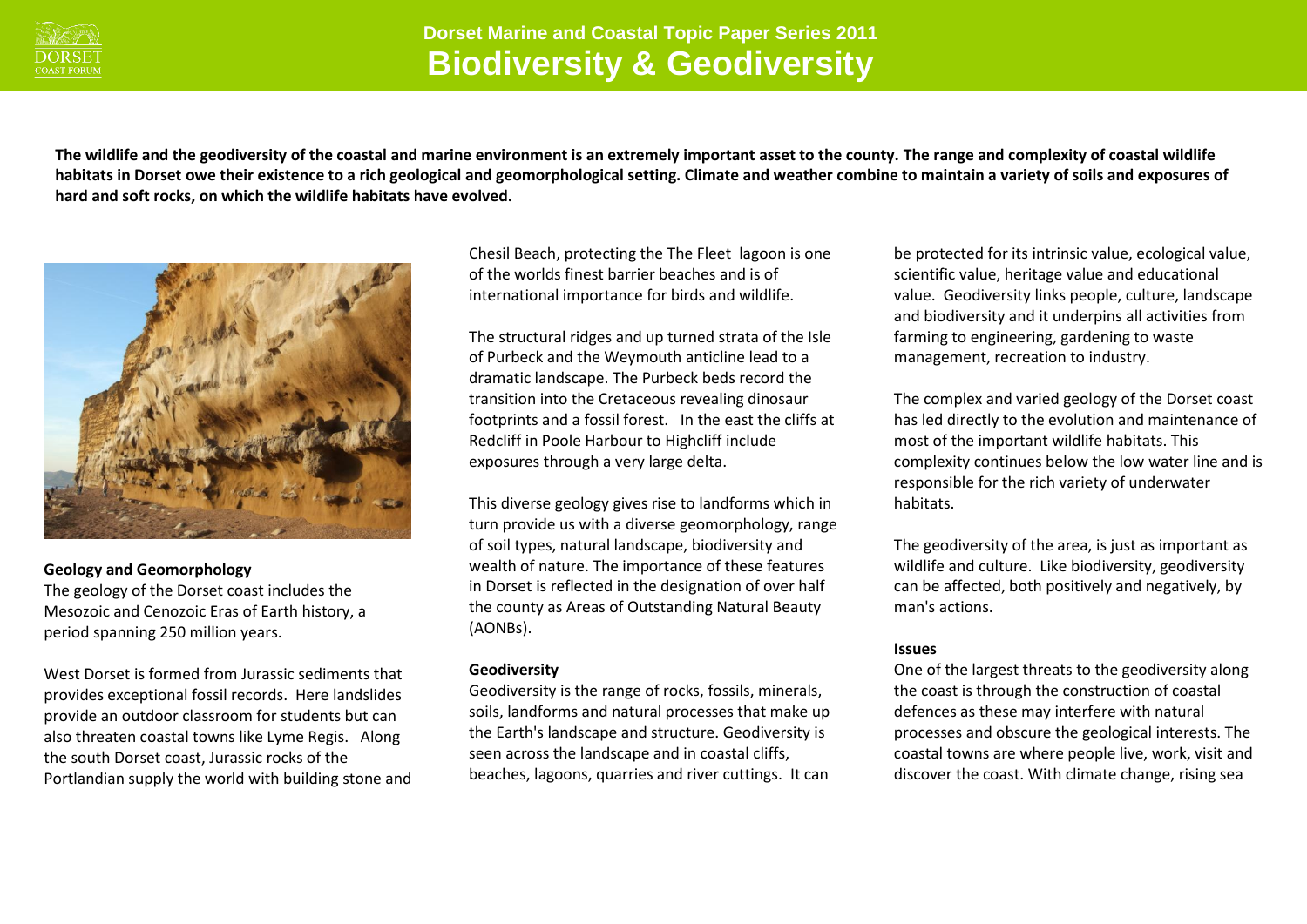

levels and a predicted increase in stormy weather and winter rainfall, the conflict between coast defence and the protection of the World Heritage Site will only increase.

To address this issue careful choice of building stone and loose cobbles for coast defence structures can ensure the geodiversity of our coastline is maintained.

Also abandoned structures and materials can degrade the quality of the Site although they do not often destroy the interest. There are actions in the county to look at specific areas where abandoned structures may be cleared.

The Dorset Local Geodiversity Action Plan This action plan aims to draw together existing information and ongoing projects concerned with the geology, geomorphology, soils and landscapes of Dorset and the East Devon Coastal Corridor, and to initiate further actions that will lead to:

- The conservation and enhancement of the geological resource.
- Providing guidance to the planning authorities on sustainable policies in the geological context.
- Increasing appreciation and understanding of the geological heritage of the area. [The Dorset Local Geodiversity Action Plan](http://www.dorsetforyou.com/media.jsp?mediaid=74820&filetype=pdf)

**Landscape and Seascape** 

Much of the coastline lies within areas of recognised landscape importance, and its visual appeal owes much to the maintenance of extensive areas of seminatural habitat.

The uses, recreation (diving, angling, sailing and other water sports), tourism, quarrying and minerals extraction, shipping and ports and renewable energy. All create opportunities as well as imposing potential pressures on landscape character and some may have effects on views and panoramas.

[A Landscape and Seascape Assessment](http://www.dorsetforyou.com/media.jsp?mediaid=155128&filetype=pdf) for an area of the Dorset coast will take the form of a useable and accessible report, supported by GIS mapping, that will provide a sound evidence base to help inform a wide range of planning and management decisions.

[The Dorset Landscape Character Assessment](http://www.dorsetforyou.com/media.jsp?mediaid=138442&filetype=pdf) (LCA) is a detailed assessment of the character of the county. It works within the national framework of Countryside Character Areas and Natural Areas, identifying variations in landscape character at a sub-regional level. The purpose of it is to provide practical, readily accessible information and guidance which can contribute to the conservation and enhancement of the special characteristics of the county as a whole, and the distinctiveness of its individual character types. It provides an understanding on how the landscape has evolved

and helps in making informed decisions about how change in the future could be managed.

# **Dorset's marine and coastal biodiversity habitats and species**

## **Maritime cliff and slope**

The cliffs and undercliffs of Dorset's coastline comprise soft and hard cliffs. They vary between massive vegetated landslides, high chalk cliffs and pinnacles, grey shales and clays, and sheer limestone faces and ledges. The habitats that develop on the cliffs and slopes are varied, and some of the most natural anywhere in the county. Cliff ledges provide important nesting sites for breeding colonies of birds: of particular note are the guillemot and puffin colonies on Durlston ledges. The coastal cliffs expose a complete section through the upper Jurassic to Cretaceous rock succession, which has earned the coast World Heritage Site status. They also expose the deltaic sequences of the tertiary between Canford Cliffs and Chewton Bunny

## **Coastal Sand dunes**

Sand dunes are entirely a coastal phenomenon in Dorset. They comprise windblown sand formations that are both stable and shifting, and their associated slacks, grassland and scrub. The only significant sand dunes in Dorset occur at Studland in Purbeck, which comprise approximately 204 hectares of dune and associated habitat. Relict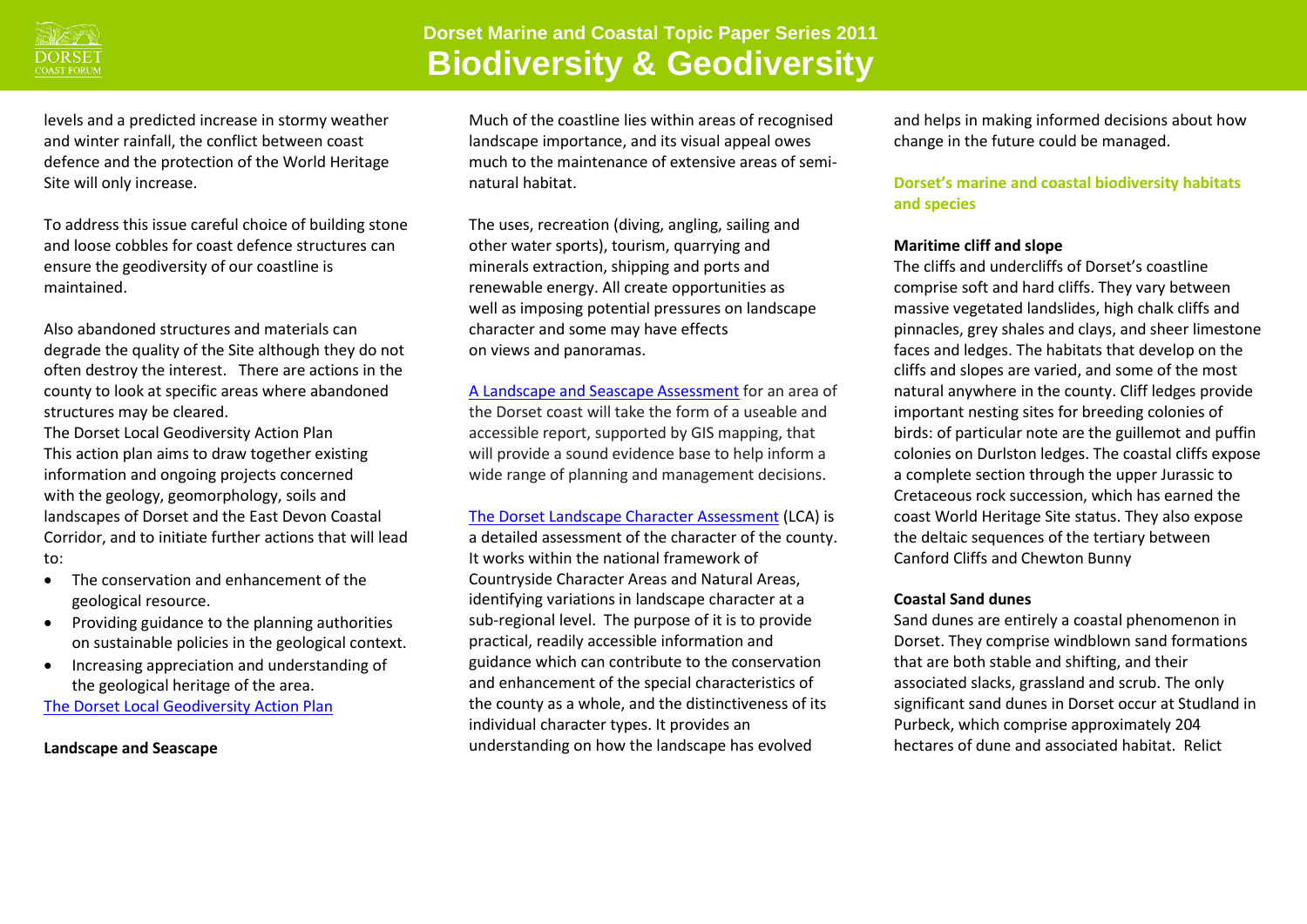

dunes occur at Sandbanks, Hengistbury, Mudeford and occasionally on the cliff tops at Southbourne

#### **Coastal Vegetated Shingle**

Shingle is defined as sediment with particle sizes in the range 2-200mm. Large shingle beaches where areas of shingle become stabilised and support vegetation are relatively few with Chesil Bank as an exceptional shingle structure. It is an internationally important breeding ground for Little Terns, areas may become colonised by specialist vegetation. Small areas of vegetated shingle also occur in Poole **Harbour** 

#### *Sabellaria alveolata* **reefs**

*Sabellaria alveolata* reefs are formed by the honeycomb worm of the same name. Reefs are mainly found on the bottom third of the shore attached to a variety of hard or mixed substrates, with an adjacent area of sand for reef building. The reefs can increase the diversity of the site. As such they provide a biogenic habitat that allows many species to become established. Significant *Sabellaria spinulosa* reefs have been recorded 4 km east of Swanage pier.

#### **Mudflats**

Mudflats are intertidal, soft sediment habitats created by deposition of silts and clays in low energy coastal environments, such as estuaries. Characterised by high biological productivity and

abundance of organisms, they provide important feeding and resting areas for migrant and wintering wildfowl. Extensive intertidal mudflats occur in Poole Harbour.

#### **Coastal Saltmarsh**

Coastal saltmarshes are restricted to sheltered locations in estuaries, and the development of saltmarsh vegetation is dependent on the presence of intertidal mudflats. They are an important resource for wading birds and wildfowl. In Dorset, the largest area of salt marsh is found around Poole Harbour, with small stands by The Fleet (Weymouth) and in Christchurch Harbour.

#### **Sheltered Muddy Gravels**

A coastal/marine habitat that can be subtidal and/or intertidal in nature and found in a variety of salinities. It consists of a variety of mixed sediments ranging from fine silt and mud to pebbles and cobbles.

#### **Littoral Chalk**

Littoral and sublittoral chalk is a geological habitat. It is crumbly rock that is easily eroded. In Dorset this habitat occurs on coastlines formed of calcareous rock, including those areas of chalk subject to inundation by the tide. Littoral rock tends to be colonised by algae in wave-sheltered conditions, and by limpets, barnacles and mussels. Chalk and limestone can support rock-boring species. Littoral

rock habitats are widespread in Dorset, but vary in species richness depending on geology and wave exposure.

#### **Saline Lagoons**

Saline lagoons are natural or artificial bodies of saline water wholly or partially separated from the adjacent sea. Lagoons are one of the priority habitats listed under the EC Habitats Directive. The Fleet is the largest saline lagoon in Britain. Sea water percolates through the shingle influencing the salinity along its length, and a low freshwater input results in saline conditions throughout most of the lagoon.

#### **Seagrass Beds**

Seagrass (*Zostera* spp) is one of the few flowering plants adapted to living fully submerged in marine conditions. Seagrass beds develop in sheltered intertidal and shallow subtidal areas on sand and muds. Extensive beds may form which stabilise the substratum and provide attachment for associated species and shelter for fish, and a food source for wildfowl.

#### **Sublittoral Sand and Gravels**

This habitat is permanently submerged and the particle structure found in this habitat ranges from mainly sand, through various combinations of sand and gravel, to mainly gravel with occasional pebbles.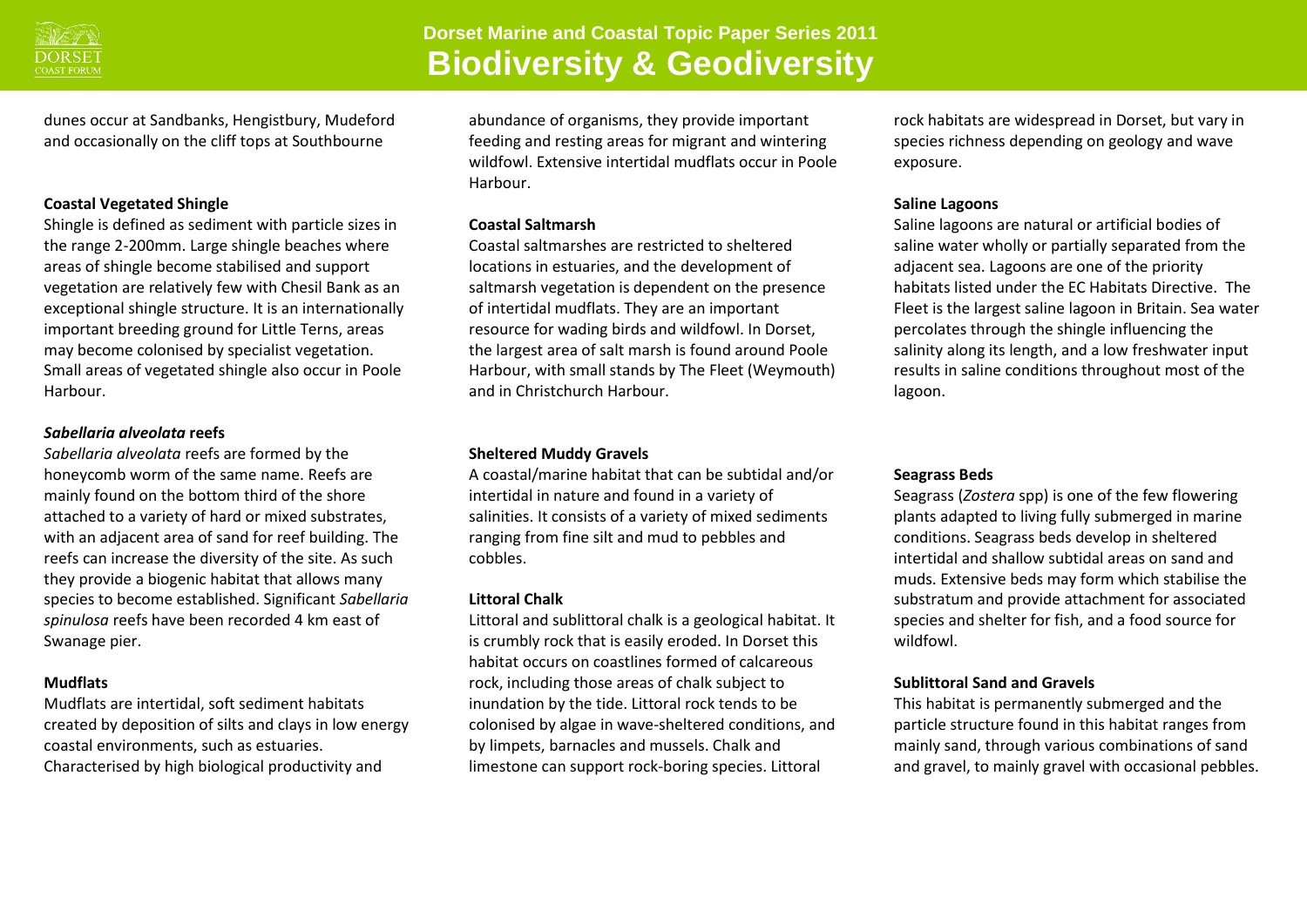

It supports a wide range of species,such as amphipods, bivalves and polychaetes.

## **Tidal Rapids**

Tidal rapids are 'strong tidal streams resulting from a constriction in the coastline at the entrance to, or within, an enclosed body of water'.

# **Maerl Beds**

Maerl is a collective term for certain coralline red algae that grow unattached on a clean, tidally swept seabed, and may accumulate to form maerl beds. Maerl is slow growing, but over long periods its dead calcareous skeleton can accumulate into deep deposits overlain by a thin layer of pink, living maerl. Maerl beds support a rich associated fauna. Maerl beds are found

# **Sublittoral Chalk**

Sublittoral chalk consists largely of rocky reefs which fringe the coastline, particularly adjacent to hard cliffs and shores. They support a range of plants and animals, depending on a range of factors such as turbidity of water, depth, tidal streams and substratum stability.

# **Mud Habitats in Deep Water**

Mud habitats in deep water occur below 20-30m in the UK's marine environment. The relatively stable conditions often lead to the establishment of communities of burrowing fauna. Of particular interest in Dorset, Portland Harbour contains

important communities of the fragile sea pen *Virgularia mirabilis*.

## *Mytelis edulis* **beds**

The species *Mytelis edulis* form mussel beds off Durlston Head and Portland Bill. They are biogenic reefs supporting a wide diversity of marine invertebrates and fish, and are therefore of high biodiversity importance locally.

# **Brittlestar beds**

Extensive brittlestar beds have recently been found approx 2 km off Kimmeridge Bay. The species forming these beds is *Ophiothrix fragilis* and the number of individual brittlestars involved in forming a bed is likely to be in the thousands. They are of high biodiversity importance locally.

# **The Regulations**

# **International**

 [Ramsar Convention on wetlands of](http://www.ramsar.org/cda/en/ramsarhome/main/ramsar/1_4000_0__)  [International Importance](http://www.ramsar.org/cda/en/ramsarhome/main/ramsar/1_4000_0__) (For Dorset: Poole Harbour, Dorset Heathlands, Chesil & The Fleet)

# **Europe**

● EC Directive 79/409 on the Conservation of [Wild Birds: Special Protection Areas](http://ec.europa.eu/environment/nature/legislation/birdsdirective/index_en.htm) – (For Dorset Poole Harbour , Dorset Heathlands, Chesil & the Fleet)

- [EC Directive 92/43](http://jncc.defra.gov.uk/page-1374) on the Conservation of Natural Habitats and of Wild Flora and Fauna: Special Areas of Conservation - Dorset Heaths; Dorset Heaths (Purbeck & Wareham) & Studland Dunes; Isle of Portland to Studland Cliffs; St. Alban's Head to Durlston Head; Chesil & The Fleet; Sidmouth to West Bay; Poole Bay to Lyme Bay (marine) proposed
- EC Directive 83/337 on the Assessment of the Effects of Certain Public and Private Projects on the Environment
- SAC Management Plans

# **National**

- [Wildlife & Countryside Act 1981](http://www.legislation.gov.uk/ukpga/1981/69) (as amended) for Sites of Special Scientific Interest (SSSI) & National Nature Reserves
- National Parks & Access to the Countryside Act 1949 for National Nature Reserves and Local Nature Reserves http://www.statutelaw.gov.uk/content.aspx ?activeTextDocId=1151254
- [Countryside and Rights of Way Act](http://www.legislation.gov.uk/ukpga/2000/37/contents) 2000
- Natural Environment and Rural Communities Act 2007: Biodiversity duty,
- [Planning Policy Statement 9](http://www.communities.gov.uk/publications/planningandbuilding/planningpolicystatement9) (PPG9) Biodiversity and Geological conservation [http://www.communities.gov.uk/publication](http://www.communities.gov.uk/publications/planningandbuilding/planningpolicystatement9) [s/planningandbuilding/planningpolicystatem](http://www.communities.gov.uk/publications/planningandbuilding/planningpolicystatement9) [ent9](http://www.communities.gov.uk/publications/planningandbuilding/planningpolicystatement9)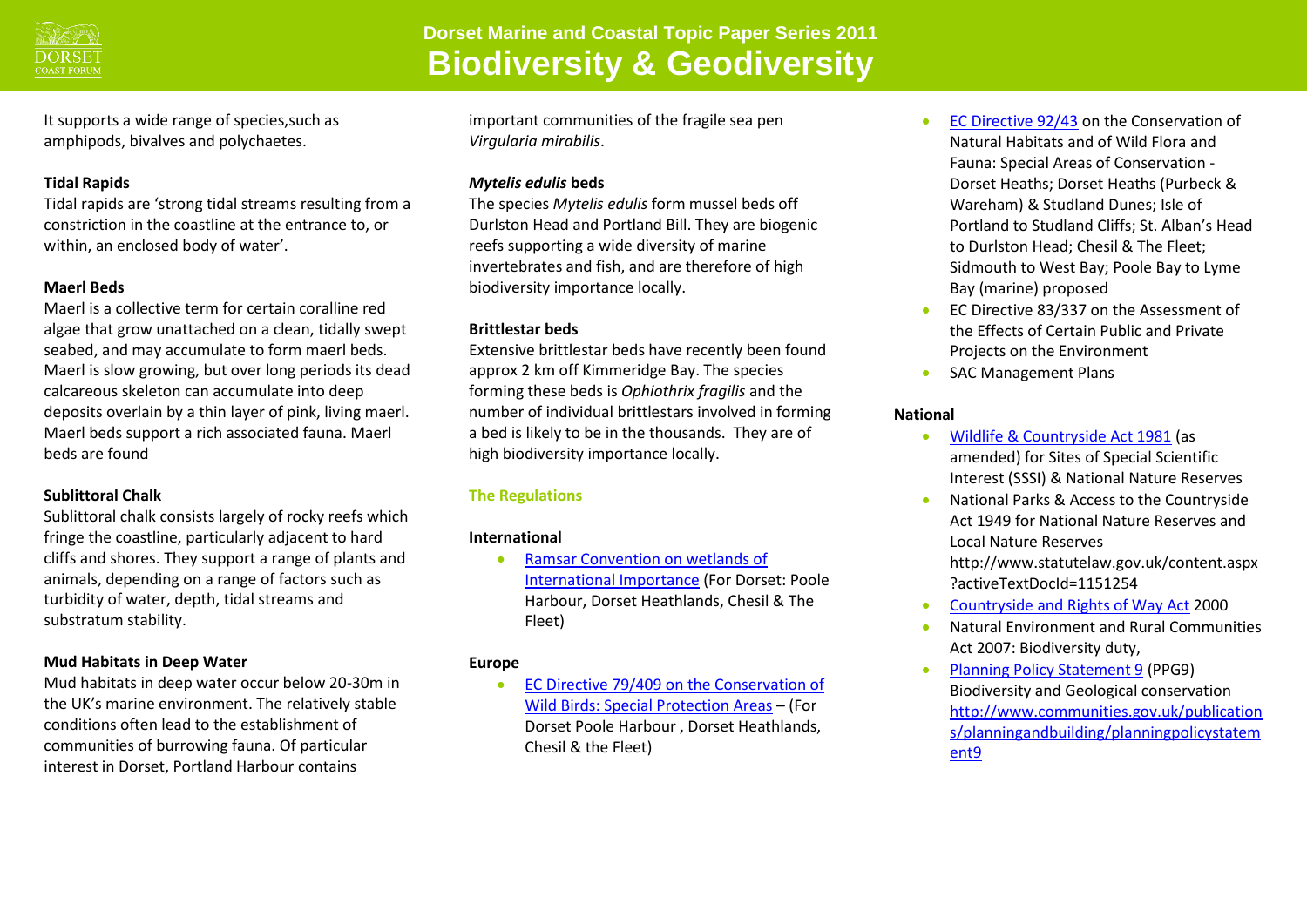

**[Marine and Coastal Access Act 2009](http://www.legislation.gov.uk/ukpga/2009/23/pdfs/ukpga_20090023_en.pdf) –** developments in the marine environment in licencing, national and regional marine planning, introduction of Marine Conservation Zone networks, and inshore fisheries managed by Inshore Fisheries and Conservation Authorities.

## **Sub Regional**

- **Marine Conservation Zone network planned** at regional level: [Dorset Finding Sanctuary](http://www.finding-sanctuary.org/page/home.html)
- **County & District Planning & Compensation** [Act 1991](http://www.legislation.gov.uk/ukpga/1991/34/contents) requires structure, local and unitary development plans to include policies to protect the natural environment. A county-wide network of non-statutory Sites of Nature Conservation Interest (SNCI) has been established in Dorset and are managed by Dorset Wildlife Trust
- [Dorset Biodiversity Strategy](http://www.dorsetwildlifetrust.org.uk/c2/uploads/08ch25.pdf) sets out a programme of actions in a marine and coastal topic action plan to reverse the decline of biodiversity in Dorset has a marine strand to deliver the Dorset BAP targets.

#### **Dorset's Marine Wildlife Data Resource**

**The Dorset Environmental Records Centre** DERC have collected, managed and disseminated records of the wildlife and geology for the coastal zone (and the rest of Dorset) since 1985. Marine records have

been collated on to Marine Recorder since 1995 including data from oil exploration environmental surveys of the early 1990s.

**Seabed Mapping** - In 2008, the first large area, high resolution seabed survey in Dorset took place between Abbotsbury and Swanage, producing a detailed seabed habitat map. Seabed data is available through DERC, C-SCOPE and the Channel Coastal Observatory.

# **Climate change & ocean acidification**

## Warmer seas are likely to lead to changes in the



distribution of species and habitats – some changes which could be attributed to warming have already been observed – such as the spread of sea bream into Dorset waters. Sea level rise and increased storminess could affect intertidal and coastal

habitats, especially where there is little room for habitat re-alignment.

Increased atmospheric  $CO<sub>2</sub>$  is taken up by seawater – this causes an increase in acidity by a simple chemical reaction. The full implications of this change are not yet understood, but a change in seawater chemistry could alter the behaviour and survivability of some marine species.

## **Who's doing what for marine biodiversity in Dorset?**

- [Dorset Seasearch](http://www.dorsetwildlifetrust.org.uk/dorset_seasearch.html) encourages voluntary recording of marine life by recreational divers, and organises an annual survey and training programme.
- [The Purbeck Marine Wildlife Reserve](http://www.dorsetwildlifetrust.org.uk/page143.html) is managed by a partnership of stakeholder groups and aims to protect the unique environment of the area through education, awareness raising and research activities.
- [Dorset Coastlink](http://www.cix.co.uk/~pmwr/) is a network of the principal coastal visitor centres in Dorset. It provides an opportunity to promote co-ordinated marine interpretation and research.
- [Dorset Marine and Coastal Biodiversity](http://www.biodiversitysouthwest.org.uk/docs/CAMSG071213.pdf)  [Working Group](http://www.biodiversitysouthwest.org.uk/docs/CAMSG071213.pdf) is a sub-group of the Dorset Biodiversity Partnership Management Committee, formed to help the delivery of targets in the Dorset Biodiversity Strategy.